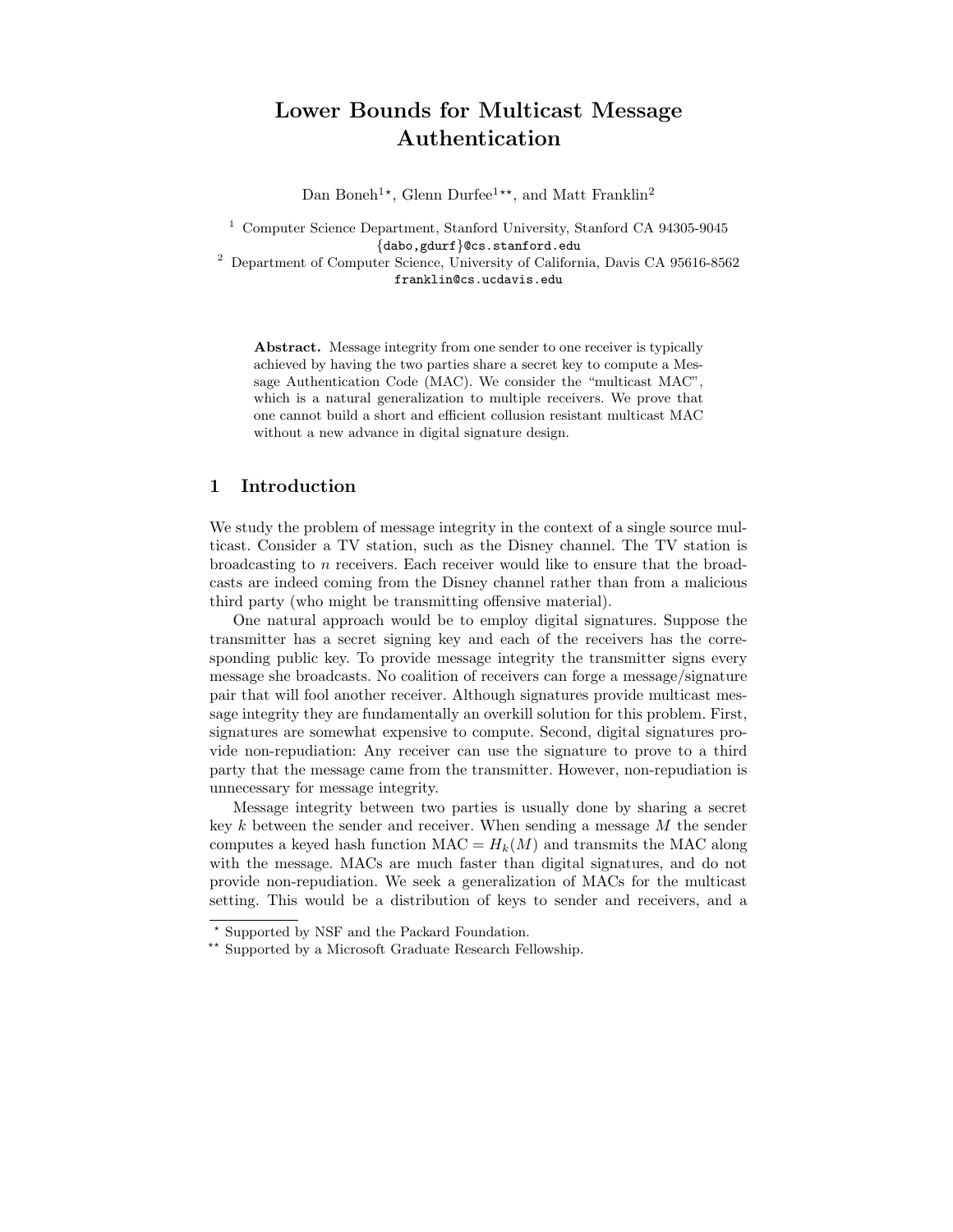method for tagging messages by the sender that would be convincing to every receiver. We call this primitive a "multicast MAC" (MMAC).

One simple approach for a MMAC might be to share a global secret key  $k$ between the transmitter and all n receivers. The transmitter appends  $H_k(M)$  to every transmitted message  $M$ . Each receiver can then verify the MAC sent by the transmitter. This is insecure since any receiver can forge messages that will fool any other receiver.

Another simple approach is secure but inefficient. The transmitter shares a distinct secret key  $k_i$  with each of the n receiver  $u_1, \ldots, u_n$ . When sending a message M the transmitter computes  $\text{MMAC} = H_{k_1}(M) \|\dots\| H_{k_n}(M)$  and transmits (M, MMAC). Each receiver  $u_i$  verifies the MMAC by using the entry that corresponds to the key  $k_i$ . This construction is secure, in the sense that no coalition of users can create a message/MMAC pair that will fool a user outside the coalition (since they do not have the outsider's MAC key). Unfortunately, the length of the MMAC is linear in the number of receivers. Hence, this construction is not very practical, even though it avoids non-repudiation.

Since none of the above solutions is perfect, it is tempting to try to build a MMAC that is as short as a signature (i.e., length independent of the number of receivers), but much more efficient. We give lower bounds that suggest that this might be a difficult task. Our main results show that if one could build practical (i.e. short) MMACs, then they could be converted into new efficient digital signature schemes. Consequently, it is unlikely that practical MMACs could be constructed without an unexpected advance in digital signature design.

We can relax our security requirement by saying that a MMAC is  $\kappa$ -secure if no coalition of size less than  $\kappa$  can fool another receiver. In Section 5 we generalize our lower bound and show that if one could build a  $\kappa$ -secure MMAC whose length is less than  $\log_2 \sum_{i=0}^{\kappa} {n \choose i}$  then it could be converted into an efficient signature scheme. For small values of  $\kappa$  this lower bound is approximated by  $O(\kappa \log n)$ . This lower bound matches an upper bound construction based on pseudorandom functions due to Canetti et al. [1]. Hence our results show that for small values of  $\kappa$  the Canetti et al. construction is optimal.

Our results demonstrate the importance of recent constructions for practical multicast authentication  $[5, 17, 10, 11, 7, 12]$ . Some of these constructions achieve great efficiency (well beyond what is implied by our bounds) by making use of additional assumptions, such as weak time synchronization between sender and receivers [10, 11]. We emphasize that our lower bounds for MMACs suggest difficulty only for constructions that use the standard model for MACs, as described in the next section.

A fundamental result of theoretical cryptography is that a digital signature scheme can be derived from any one way function [9, 13, 2]. Since the existence of a multicast MAC implies the existence of a one way function, that would seem to imply a reduction of the form that we claim. However, this construction is far too inefficient to be considered for any practical purposes. In contrast, our results are achieved through direct reductions from multicast MACs to public key signature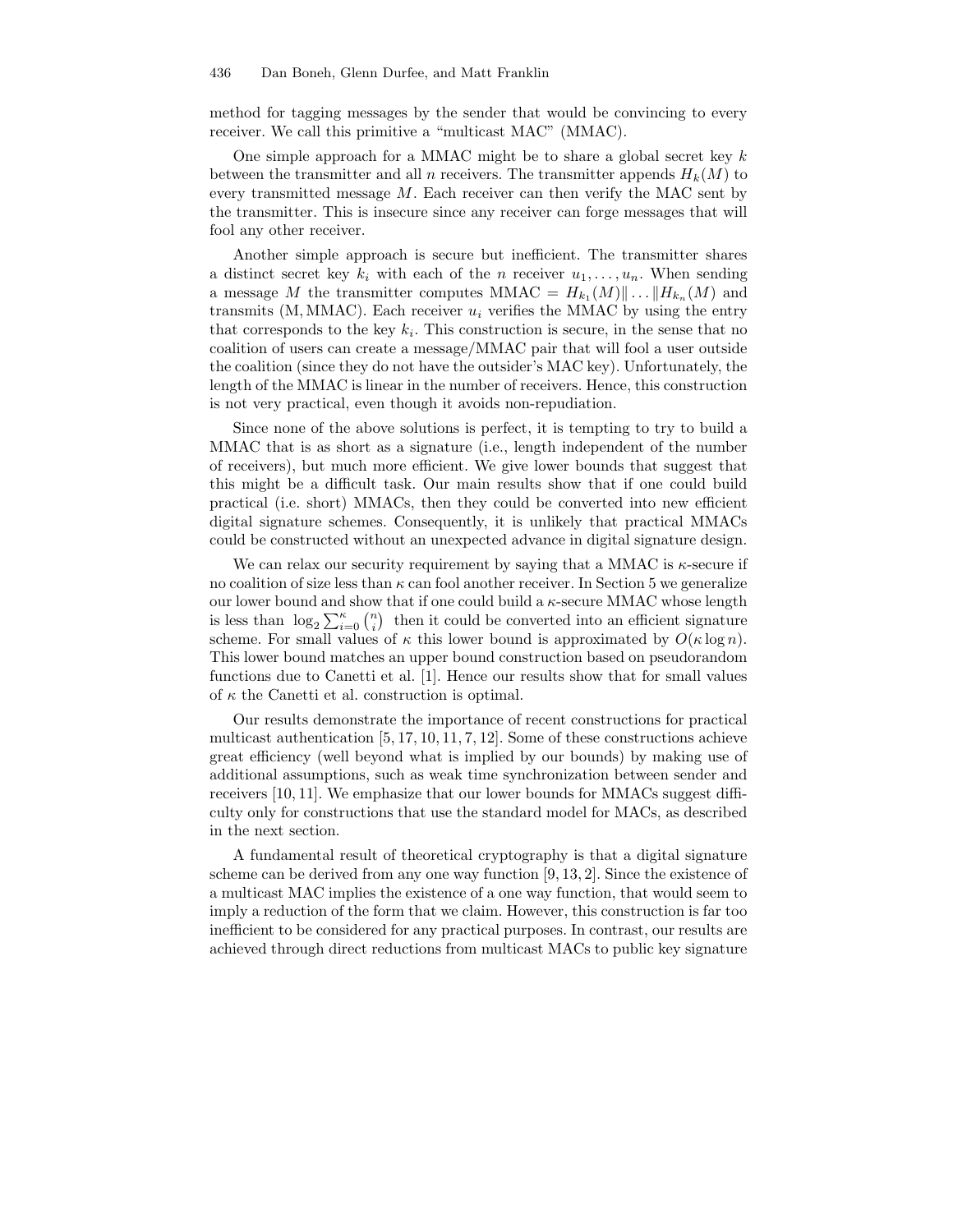schemes. Our reductions are efficient, in the sense that the derived signature schemes have almost the same level of security as the underlying MMAC schemes.

#### 1.1 Related work

Previous work on multicast authentication followed two tracks: (1) the computational model, based on pseudorandom functions and hash functions, and (2) the information theoretic model, providing unconditional security. Constructions in the information theoretic model provide very strong security guarantees. This strong security comes at a price: The secret key can only be used for a small number of messages. MMACs built in the computational model are not as strong, since their security depends on a complexity assumption. However, computational MMACs can be used to authenticate many messages using relatively short keys. All of the results in this paper are set in the computational model.

In the computational model, Canetti et al. [1] construct a  $\kappa$ -secure MMAC by concatenating many pseudorandom functions whose output is a single bit. This construction does not provide non-repudiation. As mentioned above, our results show that this clever construction is optimal. We note that the security model in [1] is slightly different from our security model. They require that a coalition should not be able to create a forgery that can fool a specific receiver. In some cases a coalition might be content if a broadcast of a forged message fools any receiver. Hence, in our model, a forgery is considered successful if it fools any receiver outside the coalition. Adapting the construction of Canetti et al. to this stronger security model adds a factor of  $\ln n$  to the length of their MMAC. The result is a MMAC of length  $4e(\kappa + 1)\ln n \ln 1/\epsilon$  where n is the number of receivers,  $\epsilon$  is the failure probability, and  $e = 2.718$ . For small values of  $\kappa$ , and a fixed  $\epsilon$ , our lower bound of  $O(\kappa \log n)$  asymptotically matches their upper bound.

In the information theoretic model, Multicast MACs were introduced by Desmedt, Frankel, and Yung [3] (see also Simmons [16] for the somewhat related notion of authentication codes with arbitration). They gave two constructions for  $\kappa$ -secure MMACs. Kurosawa and Obana [8] derived elegant lower bounds on the probability of success in impersonation and substitution attacks. They showed that the DFY construction is optimal. Safavi-Naini and Wang [14, 15] show how to construct information theoretic MMACs using cover free set systems. Their constructions are similar to the ones given in [1]. Cover free set systems were also used by Fujii, et al. [4].

We briefly review the use of signatures as an alternative to MMACs for multicast authentication. There are two difficulties in using signatures for multicast MACs: (1) in streaming audio and video applications one cannot afford to buffer the entire message prior to signing it, and (2) multicast transmissions suffer from packet loss (multicast does not provide packet loss recovery), so one needs signature schemes for an unreliable transmission channel. Problem (1) is often solved by combining standard signatures with fast one time signatures [5, 12]. Problem (2) is solved by introducing various types of redundancy during signature generation [17, 12, 10, 7].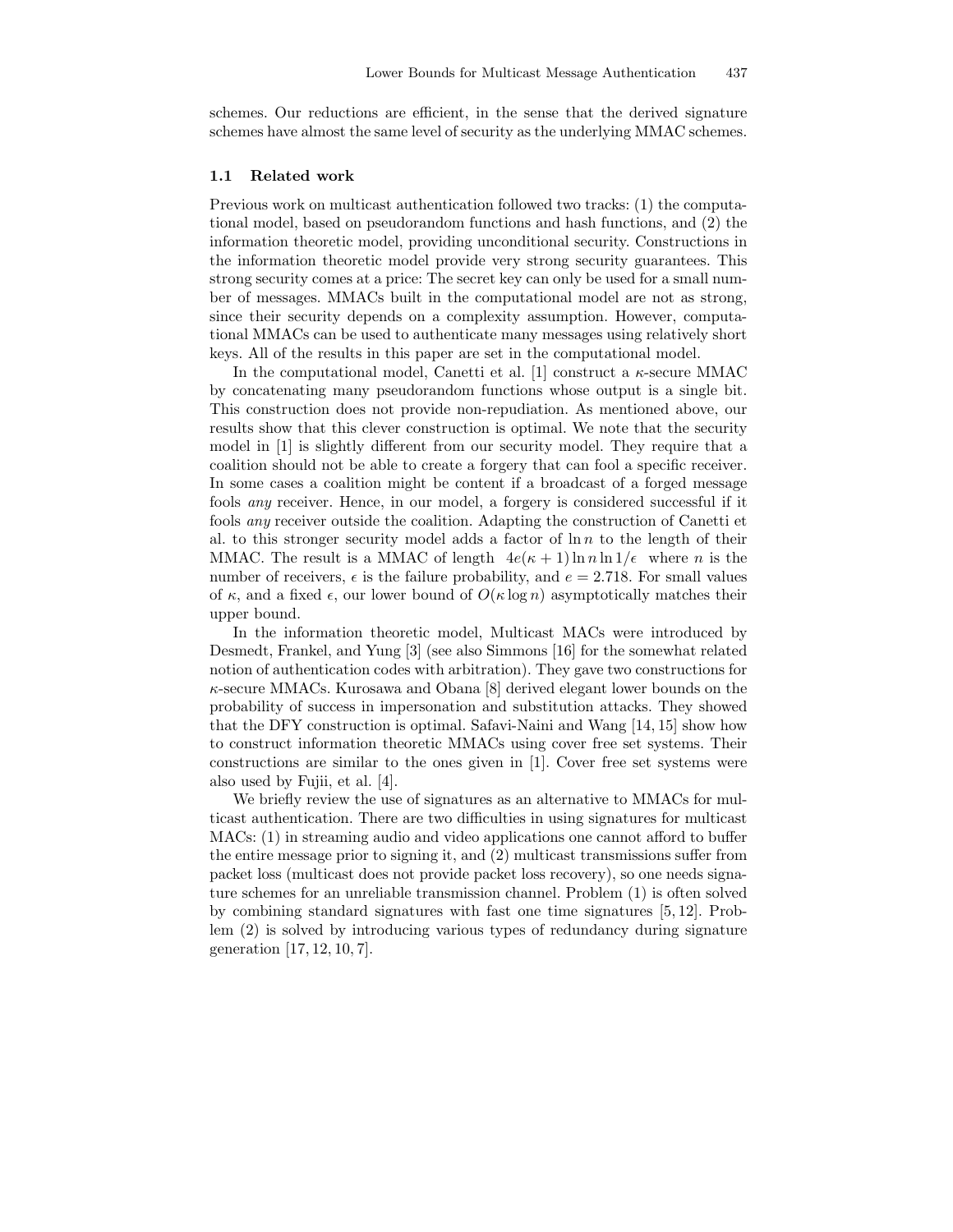We note that the constructions in [10, 11] provide short multicast message authentication without non-repudiation. The authentication tags in these constructions are shorter than our lower bounds predict since they rely on some weak timing synchorinization between sender and receivers. Our lower bounds suggest that one must resort to such assumptions to obtain practical multicast authentication without non-repudiation.

### 2 Definitions

We begin by giving precise definitions for MMACs secure against existential and selective forgeries. To reduce the number of definitions in the section we only consider the strongest adversaries, namely adversaries capable of adaptive chosen message attacks. For completeness, we briefly recall definitions of security for signatures schemes.

### 2.1 Multicast MACs

A Multicast MAC, or MMAC, is specified by three randomized algorithms (key-gen, mac-gen, mac-ver).

key-gen: takes a security parameter  $s$  and a number of receivers  $n$  and returns keys sk,  $\mathbf{rk}_1, \ldots, \mathbf{rk}_n \in \{0,1\}^*$ . We call sk the sender key and  $\mathbf{rk}_i$  the *ith* receiver key.

mac-gen: takes as input a message  $M \in \{0,1\}^*$  and a key  $K \in \{0,1\}^*$  and returns a tag  $T = \text{mac-gen}(M, K) \in \{0, 1\}^{\tau}$  for some fixed tag length  $\tau$  bits.

mac-ver: takes as input a message  $M \in \{0,1\}^*$ , a tag  $T \in \{0,1\}^{\tau}$ , and a key  $K \in \{0,1\}^*$ , and returns a bit: mac-ver $(M, T, K) \in \{\text{``yes', 'no'}\}.$ 

These algorithms are subject to the constraint that for all  $({\bf sk}, {\bf rk}_1, ..., {\bf rk}_n)$ produced by key-gen $(s, n)$  we have that

 $\forall M \in \{0,1\}^*, \ \forall i \in \{1,\ldots,n\} : \quad \textsf{mac-ver}(M,\textsf{mac-gen}(M,\textsf{sk}),\textsf{rk}_i) = \textsf{`yes'}$ 

In other words, tags created by mac-gen using the correct sender key verify correctly for all receivers. Each of these algorithms must run in time polynomial in n, s, and the size of the message input.

MMAC security against selective forgery A MMAC (key-gen, mac-gen, mac-ver) is said to be  $(t, \epsilon, q)$ -secure against selective forgery under an adaptive chosen message attack if every t-time probabilistic algorithm A wins the game below with probability at most  $\epsilon$ . We model the game as a communication between a challenger and the forging algorithm A. See Figure 1. We assume that the system parameters  $n$  and  $s$  are fixed ahead of time.

Step 1: The forging algorithm A starts the game by sending the challenger a target message  $M \in \{0,1\}^*$ . The forger's goal is to forge a MMAC for this message M. The forger also sends a subset  $I \subseteq \{1, \ldots, n\}$ . The subset I should be viewed as the set of receivers colluding to fool some other receiver.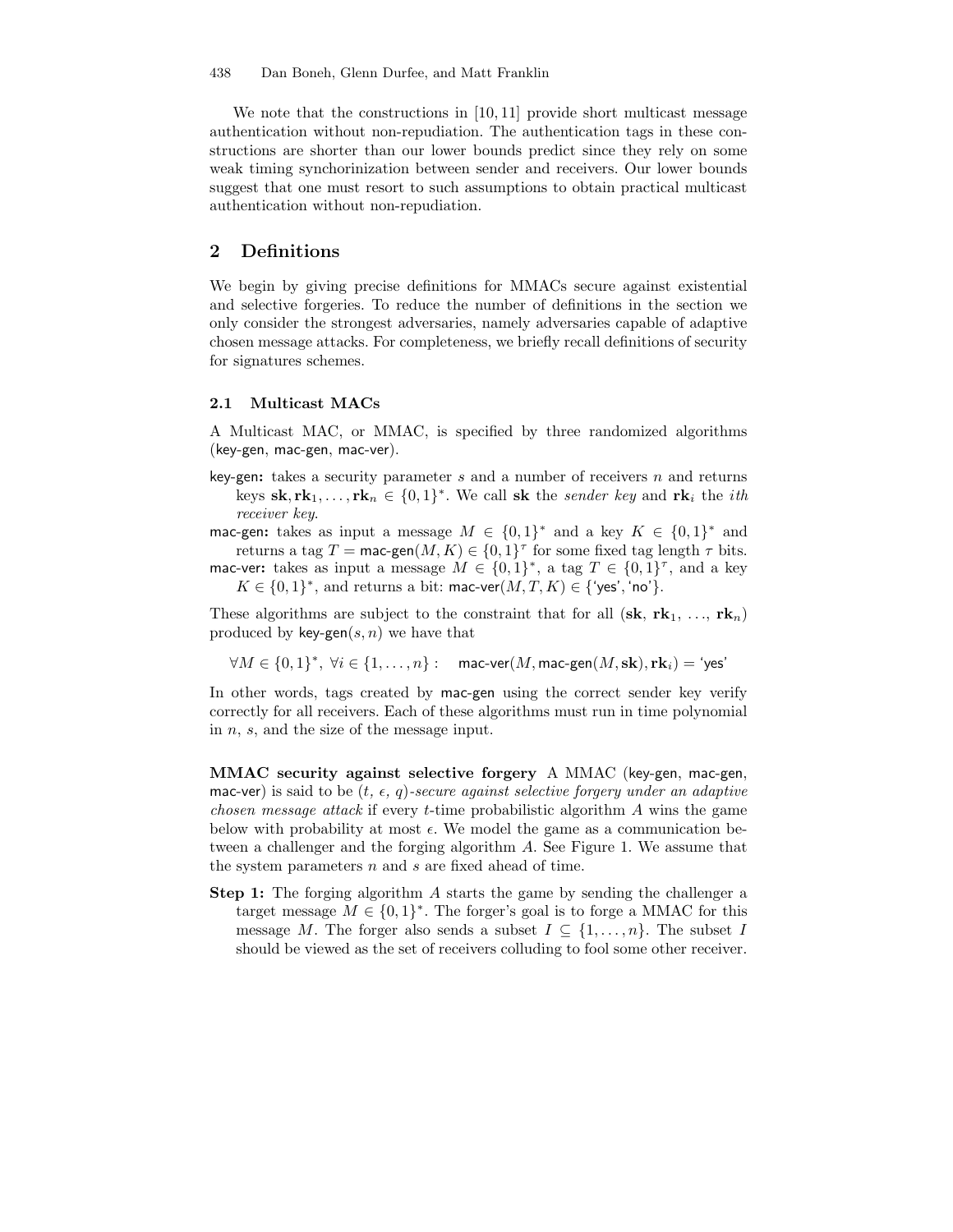| MMAC: Selective Forgery                                           |                         | MMAC: Existential Forgery                                                         |        |  |
|-------------------------------------------------------------------|-------------------------|-----------------------------------------------------------------------------------|--------|--|
| challenger<br>М                                                   | forger                  | challenger                                                                        | forger |  |
| $I = \{1, \ldots, n\}$                                            |                         | $I \{1,\ldots,n\}$                                                                |        |  |
| runs key-gen $\;$ r $\mathbf{k}_{i_1}, \ldots, \mathbf{rk}_{i_w}$ |                         | runs key-gen $\mathbf{rk}_{i_1}, \ldots, \mathbf{rk}_{i_w}$                       |        |  |
| $M_1$                                                             |                         | $M_1$                                                                             |        |  |
| $T_1$ = mac-gen $(M_1, s\mathbf{k})$                              |                         | $T_1$ = mac-gen $(M_1, s\mathbf{k})$                                              |        |  |
|                                                                   | $\forall i: M_i \neq M$ |                                                                                   |        |  |
| $M_q$                                                             |                         | $M_q$                                                                             |        |  |
| $T_q = \text{mac-gen}(M_q, \textbf{sk})$                          |                         | $T_q = \text{mac-gen}(M_q, \textbf{sk})$                                          |        |  |
| $\exists j \notin I$ : mac-ver $(M, T, \mathbf{rk}_j)$ = 'yes'    |                         | M,T<br>$\exists j \notin I :$ mac-ver $(M, T,$ <b>rk</b> <sub>j</sub> $) =$ 'yes' |        |  |
|                                                                   |                         |                                                                                   |        |  |

Fig. 1. The games used to define two security notions for a MMAC.

- **Step 2:** The challenger runs algorithm key-gen $(s, n)$  and obtains the MMAC keys (sk, rk<sub>1</sub>, ..., rk<sub>n</sub>). The challenger sends the subset  $\{rk_i\}_{i\in I}$  to A.
- Step 3: Algorithm A then mounts a chosen message attack by sending queries  $M_1, \ldots, M_q$  to the challenger, where  $M_i \neq M$  for all  $i = 1, \ldots, q$ . The challenger responds with  $T_i = \textsf{mac-gen}(M_i,\textbf{sk})$  for  $i = 1,\ldots,q.$  Note that these queries may be issued adaptively. That is, the adversary A might wait for a response  $T_i$  before issuing request  $M_{i+1}$ .

Step 4: Finally, A outputs a candidate MMAC, T, for the target message M.

We say that  $A$  wins this game if  $T$  verifies as a valid tag for  $M$  for some receiver  $j$  outside of I. More precisely, we say that A wins the game if

$$
\exists j \notin I \qquad \text{s.t.} \qquad \text{mac-ver}(M, T, \mathbf{rk}_j) = \text{'yes'}.
$$

The probability that A wins this game is taken over the random coin flips of the algorithms key-gen, mac-gen, mac-ver, and the random coin flips of A.

The definition above assumes the adversary commits to the set of corrupt users I at the beginning of the game. One can also consider a stronger definition where the adversary is dynamic: the adversary adaptively chooses which users to corrupt during the game. Since our lower bounds already apply when the adversary is restricted to the static settings, the same lower bounds apply in the dynamic settings. Therefore, throughout the paper we only consider static adversaries.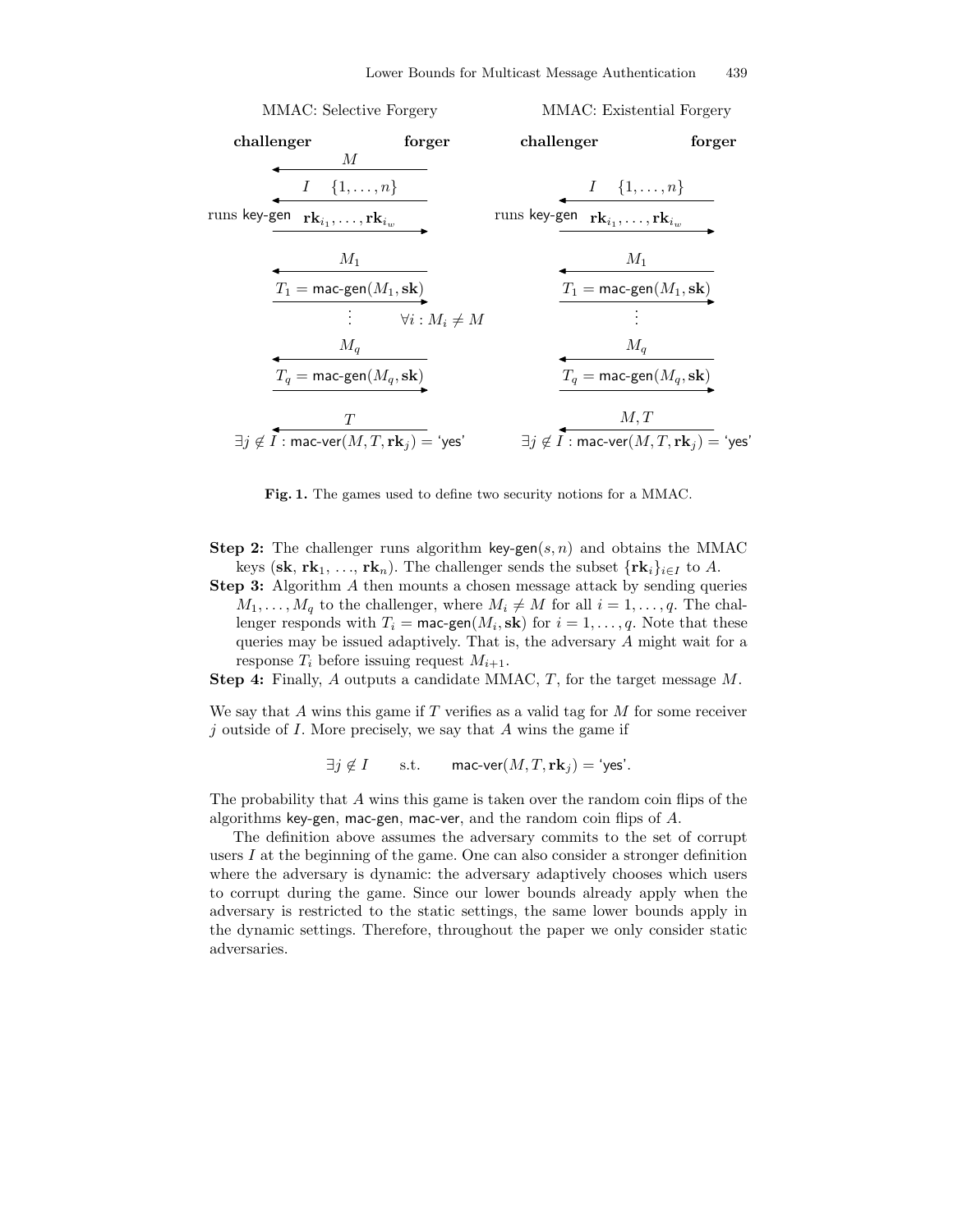MMAC security against existential forgery A MMAC (key-gen, mac-gen, mac-ver) is said to be  $(t, \epsilon, q)$ -secure against existential forgery under an adaptive chosen message attack if every t-time probabilistic algorithm A wins the following modified game with probability less than  $\epsilon$ . The game is identical to the above, except that  $A$  does not commit to the message  $M$  in Step 1. Instead, the target message  $M$  is output by  $A$  in the last step (Step 4), at the same time as the candidate tag T. Note that we must have  $M \neq M_i$  for all i. See Figure 1.

#### 2.2 Signature Schemes

Our goal is to establish a relation between MMACs and digital signatures. We therefore briefly review two notions of security for digital signatures: security against selective forgery, and security against existential forgery [6]. We review both notions under a chosen message attack.

A signature scheme is specified by three probabilistic algorithms (skey-gen, sig-gen, sig-ver).

skey-gen: takes a security parameter s and returns keys  $K_{\text{sec}}$ ,  $K_{\text{pub}} \in \{0,1\}^*$ . We call  $K_{\text{sec}}$  the secret key and  $K_{\text{pub}}$  the public key.

sig-gen: takes as input a message  $M \in \{0,1\}^*$  and a key  $K \in \{0,1\}^*$  and returns a signature  $S = \text{sig-gen}(M, K) \in \{0, 1\}^*.$ 

sig-ver: takes as input a message  $M \in \{0,1\}^*$ , a candidate signature  $S \in \{0,1\}^*$ , and a key  $K \in \{0,1\}^*$ , and returns a bit:  $\text{sig-ver}(M, S, K) \in \{\text{`yes', 'no'}\}.$ 

These algorithms are subject to the constraint that for all pairs  $(K_{\text{sec}}, K_{\text{pub}})$ produced by skey-gen(s), we have that

 $\forall M \in \{0,1\}^* : \quad \mathsf{sig\text{-}ver}(M,\mathsf{sig\text{-}gen}(M,K_\mathrm{sec}),K_\mathrm{pub}) = \texttt{`yes'}$ 

Each of these algorithms must run in time polynomial in  $n$ ,  $s$ , and the size of the input.

Signature security against selective and existential forgery A signature scheme (skey-gen, sig-gen, sig-ver) is said to be  $(t, \epsilon, q)$ -secure against selective forgery under an adaptive chosen message attack if every t-time probabilistic algorithm B wins the game below with probability at most  $\epsilon$ . See Figure 2. We assume the security parameter s has already been fixed.

**Step 1:** The forging algorithm B outputs a target message  $M \in \{0,1\}^*$ .

- **Step 2:** The challenger runs algorithm skey-gen(s) and obtains the keys ( $K_{\text{sec}}$ ,  $K_{\text{pub}}$ ). The challenger sends  $K_{\text{pub}}$  to B.
- Step 3: Algorithm B then mounts a chosen message attack by querying the challenger with messages  $M_1, \ldots, M_q \in \{0,1\}^*$ , where  $M_i \neq M$  for all  $i =$  $1, \ldots, q$ . The challenger responds with  $S_i = \text{sig-gen}(M_i, K_{\text{sec}})$ . Note that these queries may be issued adaptively.

Step 4: Finally, B outputs a candidate signature S for the target message M.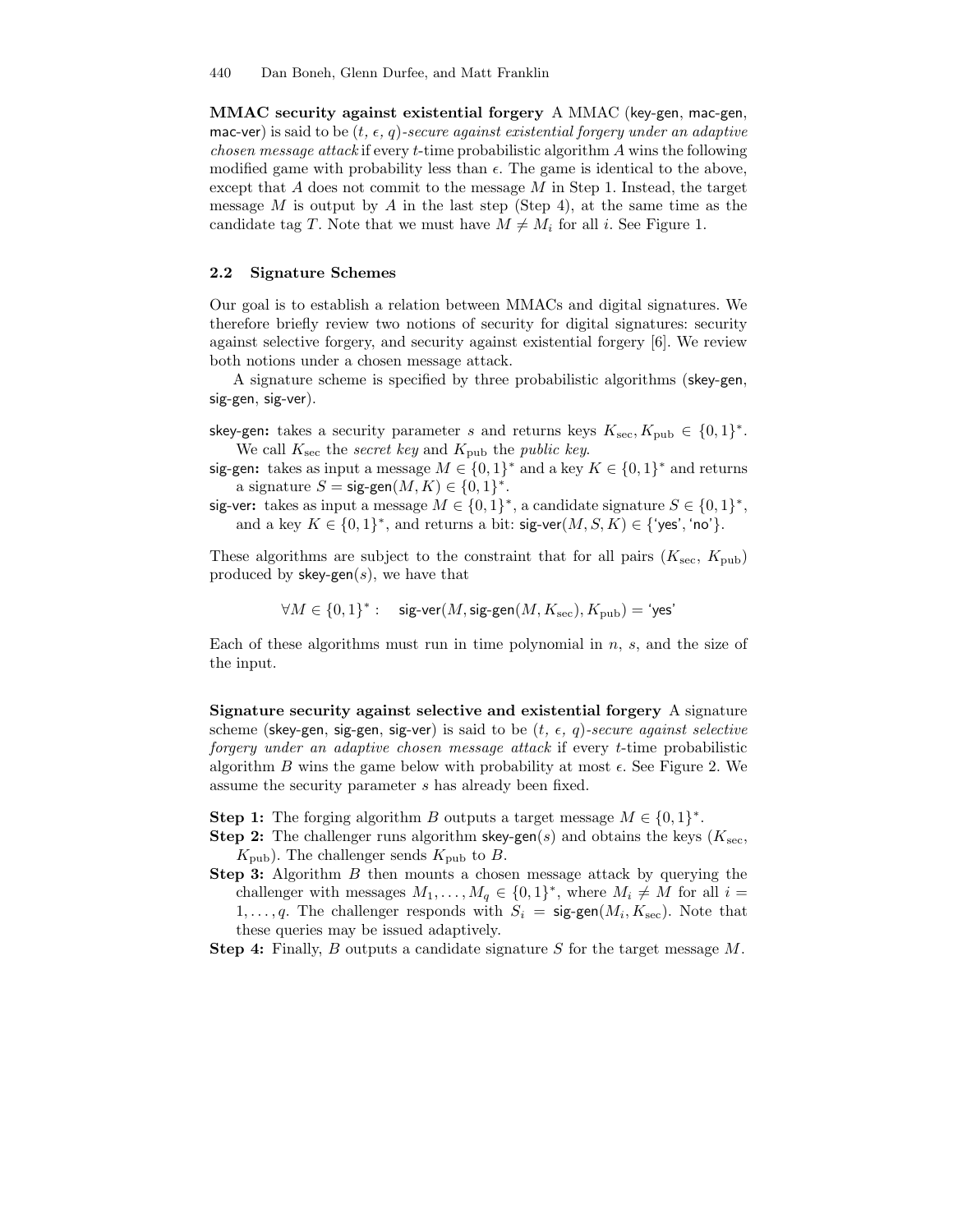|               | Signatures: Selective Forgery                |                         |               | Signatures: Existential Forgery           |  |
|---------------|----------------------------------------------|-------------------------|---------------|-------------------------------------------|--|
| challenger    | $\boldsymbol{M}$                             | forger                  | challenger    | forger                                    |  |
| runs skey-gen | $K_{pub}$                                    |                         | runs skey-gen | $K_{pub}$                                 |  |
|               | $M_1$                                        |                         |               | $M_1$                                     |  |
|               | $S_1 = \text{sig-gen}(M_1, K_{sec})$         | $\forall i: M_i \neq M$ |               | $S_1 = \text{sig-gen}(M_1, K_{sec})$      |  |
|               | $M_q$                                        |                         |               | $M_q$                                     |  |
|               | $S_q = \text{sig-gen}(M_q, K_{sec})$         |                         |               | $S_q = \text{sig-gen}(M_q, K_{sec})$      |  |
|               | S<br>$sig\text{-}ver(M, S, K_{pub}) = 'yes'$ |                         |               | M, S<br>sig-ver $(M, S, K_{pub})$ = 'yes' |  |

Fig. 2. Signature Scheme Security.

We say that  $B$  wins this game if  $S$  verifies as a valid signature on  $M$ . More precisely, we say that B wins this game if  $sig\text{-}ver(M, S, K_{pub}) = 'yes'.$ 

Similarly, a signature scheme is said to be  $(t, \epsilon, q)$ -secure against existential forgery under an adaptive chosen message attack if every t-time probabilistic algorithm B wins a modified game with probability less than  $\epsilon$ . The game is identical to the above, except that the target message  $M$  is output by  $B$  in the last step (Step 4), at the same time as the candidate signature S. See Figure 2.

## 3 Equivalence of MMAC and Signing for Selective Forgery

One can easily show that for each notion of security defined above, every  $(t, \epsilon, \epsilon)$ q)-secure signature scheme is also a  $(t, \epsilon, q)$ -secure multicast authentication code. Our goal in the next two sections is to show an approximate converse: any short MMAC gives rise to a signature scheme with an almost equal level of security. We begin by showing that a MMAC secure against selective forgery gives rise to a signature scheme secure against selective forgery. In the next section, we show a similar result for existential forgery.

The derived signature scheme: Given a MMAC (key-gen, mac-gen, mac-ver) we define the derived signature scheme (skey-gen, sig-gen, sig-ver) as follows: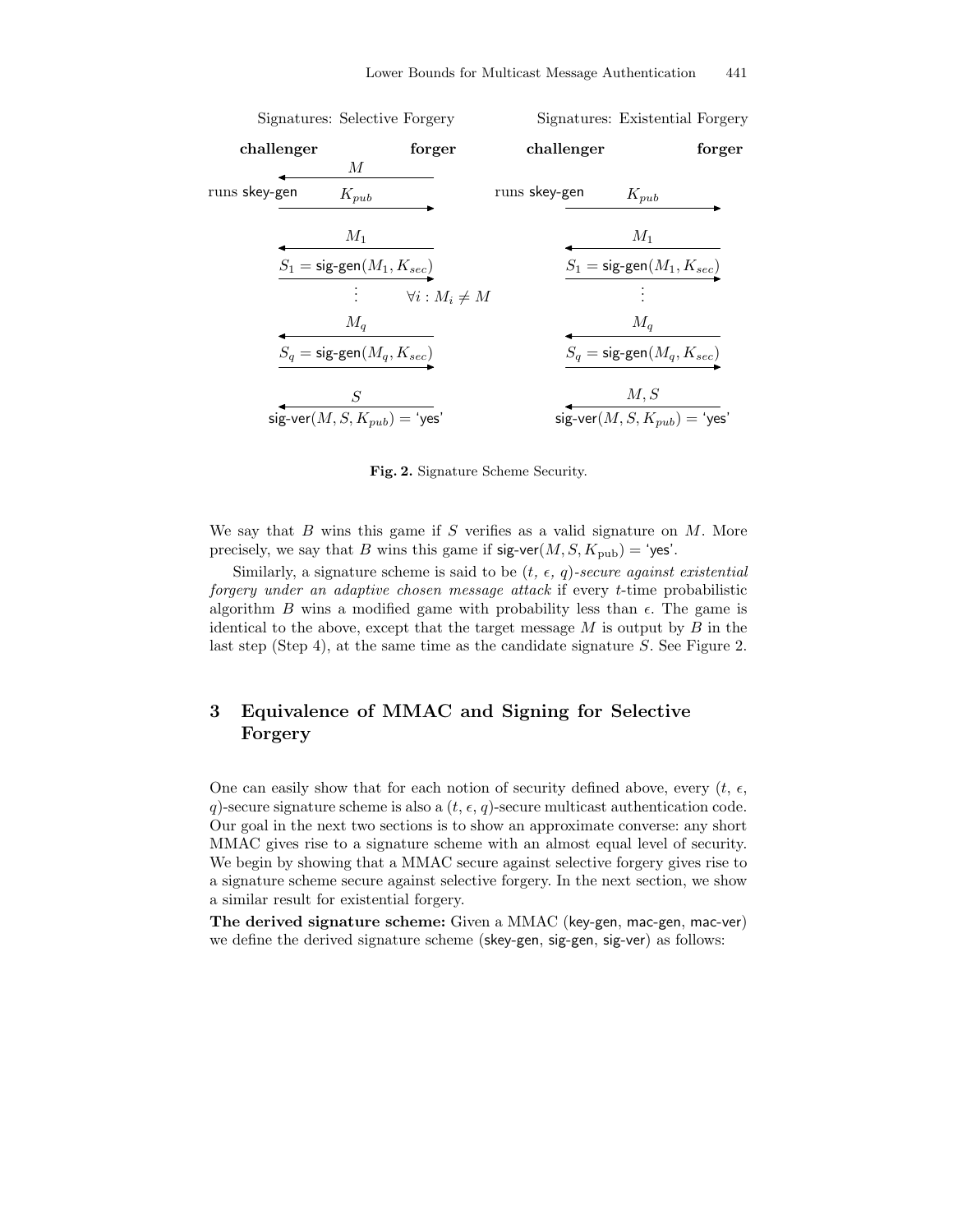442 Dan Boneh, Glenn Durfee, and Matt Franklin

| skey-gen $(k, n)$               | 1. Run key-gen $(k, n)$ to get $(\mathbf{sk}, \mathbf{rk}_1, \dots, \mathbf{rk}_n)$ .<br>2. Pick a random subset $I = \{i_1, \ldots, i_w\} \subseteq \{1, \ldots, n\}.$<br>3. Output $K_{\text{sec}} = \mathbf{sk}$ and $K_{\text{pub}} = (\mathbf{rk}_{i_1}, \dots, \mathbf{rk}_{i_m}).$ |
|---------------------------------|-------------------------------------------------------------------------------------------------------------------------------------------------------------------------------------------------------------------------------------------------------------------------------------------|
| sig-gen $(M, K_{\rm sec})$      | Output $T = \text{mac-gen}(M, K_{\text{sec}})$ .                                                                                                                                                                                                                                          |
| $sig-ver(M, S, K_{\text{pub}})$ | Write $K_{\text{pub}} = (\mathbf{rk}_{i_1}, \dots, \mathbf{rk}_{i_m})$ . Output 'yes' if and only if<br>for all $j = 1, \ldots, w$ , mac-ver $(M, S, \mathbf{rk}_{i_j}) = '$ yes'.                                                                                                        |

The following theorem shows that the derived signature scheme has nearly identical security properties as the MMAC.

**Theorem 1.** Suppose the MMAC (key-gen, mac-gen, mac-ver) is  $(t, \epsilon, q)$ -secure against selective forgery under an adaptive chosen message attack, and suppose the length of the output of mac-gen(M, sk) is bounded above by  $\tau = n - m$  for all  $M$  and  $sk$ . Then the derived signature scheme (skey-gen, sig-gen, sig-ver) is  $(t, \epsilon + \frac{1}{2^m}, q)$ -secure against selective forgery under an adaptive chosen message attack.

Note that taking  $m = 80$  already results in a sufficiently secure signature scheme. Hence, whenever the MMAC length is slightly shorter than the number of receivers,  $n$ , the MMAC is easily converted into a secure signature scheme.

Proof. Suppose we have a forger B that produces successful selective forgeries for the derived signature scheme (skey-gen, sig-gen, sig-ver). We build a forger A for the MMAC (key-gen, mac-gen, mac-ver). The proof will follow by contradiction. Recall that we model security as the probability of winning a game against a certain challenger. We describe how the algorithm A interacts with the challenger in this game, using  $B$  as a subroutine. See Figure 3.

- **Step 1:** The algorithm A runs B to obtain the selected message  $M$ , which it forwards to the challenger as the message intended for its own selective forgery.
- **Step 2:** Algorithm A chooses a random subset  $I = \{i_1, \ldots, i_w\} \subseteq \{1, \ldots, n\}$ and sends this to the challenger. The challenger responds with  $(\mathbf{rk}_{i_1}, \ldots,$  $\mathbf{rk}_{i_w}$ ) for some  $(\mathbf{sk}, \mathbf{rk}_1, \ldots, \mathbf{rk}_n)$  generated randomly by key-gen.
- **Step 3:** The algorithm A sets  $K_{\text{pub}} = (\mathbf{rk}_{i_1}, \ldots, \mathbf{rk}_{i_w})$  and sends  $K_{\text{pub}}$  to B. The distribution on  $K_{\text{pub}}$  is identical to the distribution on keys generated by skey-gen.
- **Step 4:** Algorithm A now continues the execution of  $B$ , forwarding each query  $M_i$  to the challenger, and passing along each response  $T_i$  back to B. Note that  $T_i$  is a valid signature on  $M_i$  as defined by the derived signature scheme.
- **Step 5:** After at most  $q$  queries,  $B$  outputs a signature forgery  $S$  for  $M$ . The algorithm  $A$  outputs  $S$  as its candidate MMAC forgery for  $M$ .

We show that A wins the selective forgery game for MMACs with probability at least  $\epsilon$ . That is, S is a MMAC forgery with probability at least  $\epsilon$ . The proof is based on the concept of a "bad pair". Let  $M'$  be a message in  $\{0, 1\}^*$  and let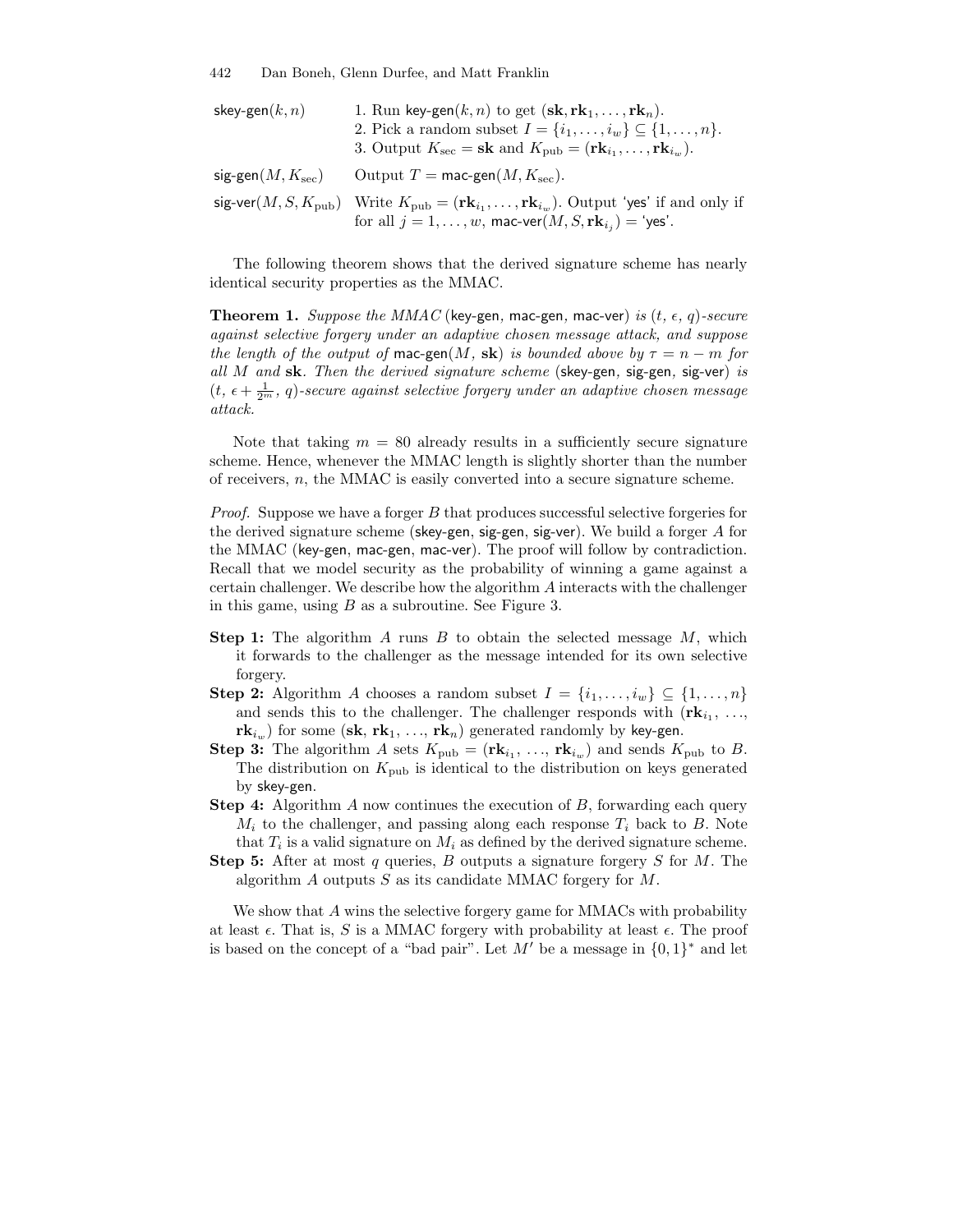

Fig. 3. MMAC forger A uses signature forger B to forge a MMAC.

I' be a coalition  $I' \subseteq \{1, \ldots, n\}$ . We say that the pair  $(M', I')$  is bad if there is some tag  $T \in \{0,1\}^{n-m}$  satisfying:

 $\forall i \in I': \textsf{mac-ver}(M', T, \textbf{rk}_i) = \text{`yes'} \quad \text{and} \quad \forall j \not\in I': \textsf{mac-ver}(M', T, \textbf{rk}_j) = \text{`no'}.$ 

In other words,  $(M', I')$  is bad if  $I'$  is precisely the subset of receiver keys for which some tag  $T$  verifies as a valid tag for  $M'$ . The following lemma shows that for a fixed message  $M$  there are few pairs  $(M, I)$  that are bad.

Lemma 1. For any message M:

$$
\Pr[(M,I) \text{ is bad}] \le \frac{1}{2^m}.
$$

where the probability is over the choice of a random coalition  $I \subseteq \{1, \ldots, n\}$ .

*Proof.* For each tag  $T \in \{0,1\}^{n-m}$ , let  $I_T$  be the set of receivers i for which mac-ver $(M, T, r\mathbf{k}_i)$  = 'yes'. By definition, the pair  $(M, I_T)$  is bad. Notice that the collection

$$
\{(M, I_T) \mid T \in \{0, 1\}^{n-m}\}
$$

completely describes all bad pairs containing  $M$  in the first coordinate. Since there are only  $2^{n-m}$  possible values for T, this set is of size at most  $2^{n-m}$ . Since  $I$  is chosen independently of  $M$ , it follows that

$$
\Pr_{I \subseteq \{1, ..., n\}}[(M, I) \text{ is bad}] \le \frac{2^{n-m}}{2^n} = \frac{1}{2^m},
$$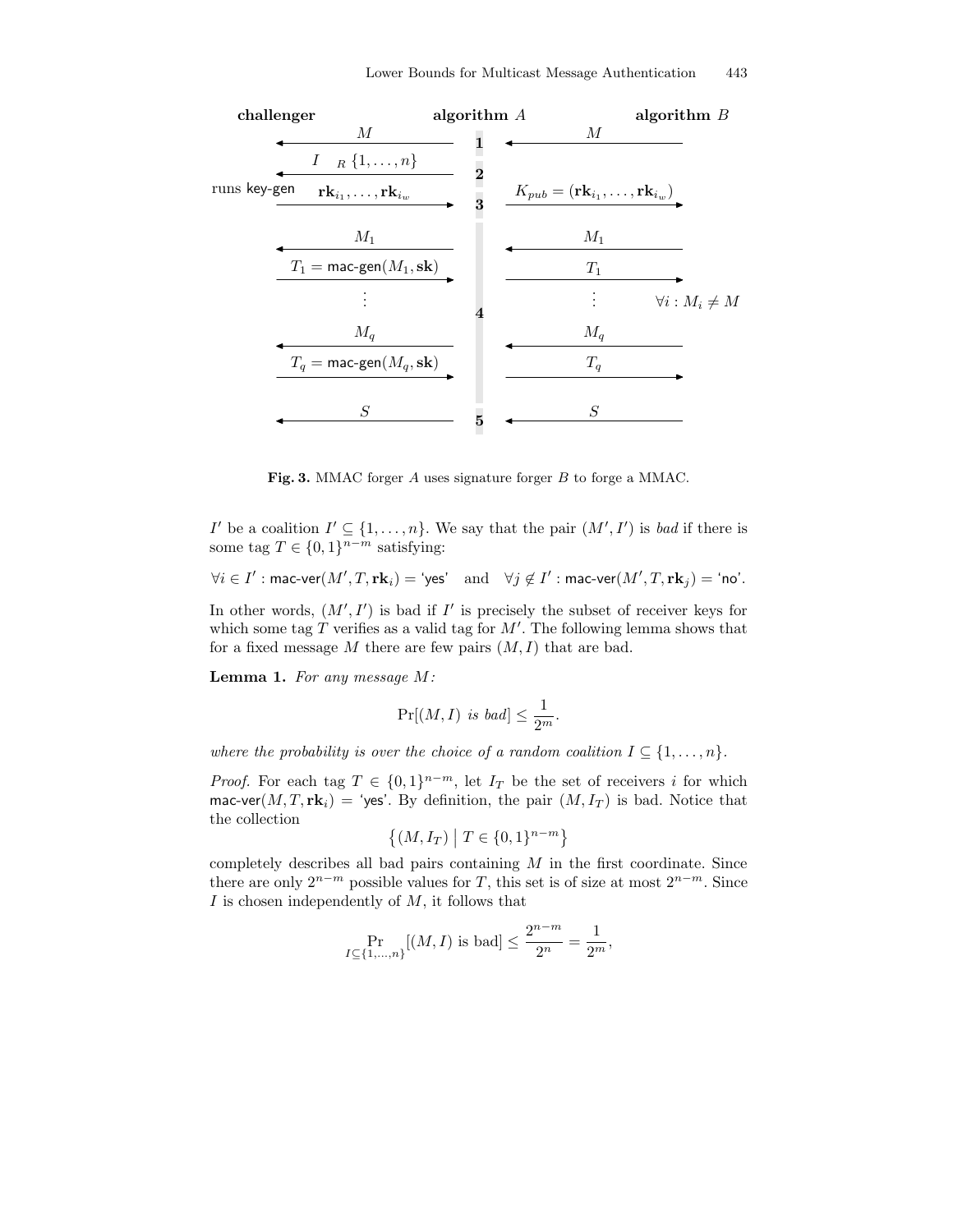establishing the lemma.

We are now ready to complete the proof Theorem 1.

Proof of Theorem 1. We will establish the contrapositive. Suppose there is a forger B for the derived signature scheme (skey-gen, sig-gen, sig-ver) that runs in time  $t$ , makes  $q$  queries, and produces a successful selective forgery with probability at least  $\epsilon + \frac{1}{2^m}$ . We show the algorithm A described in Figure 3 wins the selective forgery game for the MMAC (key-gen, mac-gen, mac-ver) with probability at least  $\epsilon$ .

We say that event A occurs when the pair  $(M, I)$  is **not** bad where M is the message chosen in Step 1, and  $I$  is the random set chosen in Step 2. We say the event  $\beta$  occurs when the algorithm  $B$  wins the signature forgery game by outputting a forgery  $S$  on  $M$  in the derived signature scheme. By assumption we know that  $Pr[\mathcal{B}] > \epsilon + \frac{1}{2^m}$ . Now, when both events A and B occur, we deduce the following:

(1) Since  $S$  is a signature forgery for  $M$  we have that

$$
\forall i \in I: \quad \text{mac-ver}(M, S, \mathbf{rk}_i) = \text{`yes'};
$$

(2) Since  $(M, I)$  is not bad, the set of users for which S is a valid MMAC cannot be  $I$ . Hence, by  $(1)$ ,

$$
\exists j \notin I: \quad \text{mac-ver}(M, S, \mathbf{rk}_j) = \text{'yes'}.
$$

But the second condition is precisely what is needed for A to win the selective forgery game against the MMAC. Since by Lemma 1 we have that  $Pr[\neg \mathcal{A}] \le \frac{1}{2^m}$ we obtain the following:

$$
\Pr[A \text{ wins MMAC forgery game}] \ge \Pr[\mathcal{B} \land \mathcal{A}] \ge \Pr[\mathcal{B}] - \Pr[\neg \mathcal{A}]
$$

$$
\ge \left(\epsilon + \frac{1}{2^m}\right) - \frac{1}{2^m} = \epsilon.
$$

This probability is taken over the random coin flips of the challenger and of the algorithms A and B. Thus, the theorem follows.

### 4 Equivalence of MMAC and Signing for Existential Forgery

Next, we show that an existentially secure MMAC gives rise to an existentially secure signature scheme. The resulting bounds are a bit weaker than for selective forgery. Let (key-gen, mac-gen, mac-ver) be a MMAC, and let  $H$  be a collision-resistant hash function from  $\{0,1\}^*$  to  $\{0,1\}^h$ . Define the derived signature scheme (skey-gen, sig-gen, sig-ver) as follows: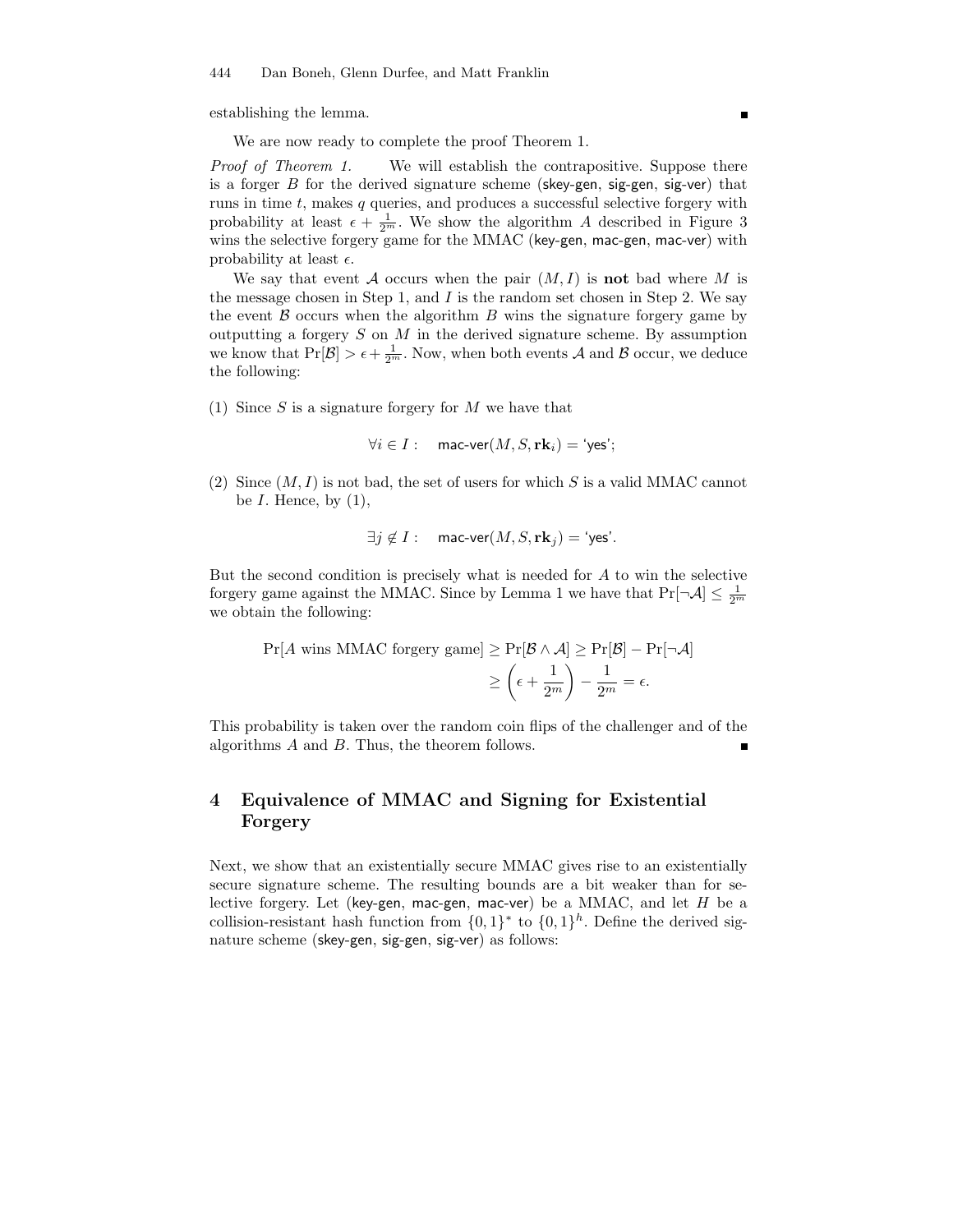| skey-gen $(k, n)$                | 1. Run key-gen $(k, n)$ to get $(\mathbf{sk}, \mathbf{rk}_1, \dots, \mathbf{rk}_n)$ .                          |
|----------------------------------|----------------------------------------------------------------------------------------------------------------|
|                                  | 2. Pick random subset $I = \{i_1, \ldots, i_w\} \subseteq \{1, \ldots, n\}.$                                   |
|                                  | 3. Output $K_{\text{sec}} = \mathbf{sk}$ and $K_{\text{pub}} = (\mathbf{rk}_{i_1}, \dots, \mathbf{rk}_{i_m}).$ |
| sig-gen $(M, K_{\rm sec})$       | Output $T = \text{mac-gen}(H(M), K_{\text{sec}})$ .                                                            |
| sig-ver $(M, S, K_{\text{pub}})$ | Write $K_{\text{pub}} = (\mathbf{rk}_{i_1}, \dots, \mathbf{rk}_{i_m})$ . Output 'yes' if and only if           |
|                                  | for all $j = 1, \ldots, w$ , mac-ver $(H(M), S, \mathbf{rk}_{i_j}) =$ 'yes'.                                   |

Suppose the MMAC (key-gen, mac-gen, mac-ver) is  $(t, \epsilon, q)$ -secure against existential forgery under an adaptive chosen message attack, and suppose the length of the output of mac-gen(M) is bounded by  $\tau = n-m$  for all M. Furthermore let  $H$  be chosen from a family of collision-resistant hash function. specifically, suppose no t-time algorithm can find  $M_1 \neq M_2$  such that  $H(M_1) = H(M_2)$ with success probability greater than some small  $\epsilon_H$ . We show in the following theorem that the derived signature scheme retains nearly identical security properties.

**Theorem 2.** The derived signature scheme (skey-gen, sig-gen, sig-ver) is  $(t,$  $\epsilon + \frac{1}{2^{m-h}} + \epsilon_H$ , q)-secure against existential forgery under an adaptive chosen message attack.

For example, suppose (key-gen, mac-gen, mac-ver) is  $(t, \epsilon, q)$ -secure against existential forgery. Let H be the hash function SHA-1 :  $\{0,1\}^* \rightarrow \{0,1\}^{160}$ , with security  $\epsilon_H \approx \frac{1}{2^{80}}$ . Then taking  $m = 240$  results in a sufficiently secure signature scheme. Hence, as soon as the MMAC length is slightly less than the number of receivers,  $n$ , we obtain an existentially secure signature scheme.

Proof of Theorem 2. We will establish the contrapositive. Suppose we have a forger  $B$  that produces successful existential forgeries for the derived signature scheme (skey-gen, sig-gen, sig-ver). We build a MMAC forger  $\hat{A}$  for (key-gen, mac-gen, mac-ver). Recall that we model security as the probability of winning a game against a certain challenger. We describe how the algorithm A interacts with the challenger in this game, using  $B$  as a subroutine.

- **Step 1:** The algorithm A chooses a random subset  $I = \{i_1, \ldots, i_w\} \subseteq \{1, \ldots, n\}$ and sends this to the challenger, which responds with  $(\mathbf{rk}_{i_1}, \ldots, \mathbf{rk}_{i_w})$  for some  $(\mathbf{sk}, \mathbf{rk}_1, \dots, \mathbf{rk}_n)$  generated randomly by key-gen.
- **Step 2:** Algorithm A sets  $K_{\text{pub}} = (\mathbf{rk}_{i_1}, \dots, \mathbf{rk}_{i_w})$  and sends  $K_{\text{pub}}$  to B.
- **Step 3:** For each query  $M_i$  made by B, algorithm A sends the query  $H(M_i)$  to the challenger. Algorithm A then passes the response  $T_i$  back to B.
- **Step 4:** After at most q queries, B outputs a message M and a candidate signature forgery S for M. If  $H(M_i) = H(M)$  for some  $i \in \{1, ..., q\}$ , the algorithm  $A$  aborts the forgery attempt, as a collision in  $H$  has been found. Otherwise, the algorithm A outputs the pair  $(H(M), S)$  as its candidate MMAC forgery.

We claim that A wins the existential forgery game for MMACs with probability at least  $\epsilon$ . The proof uses the following concept: we say that a subset of users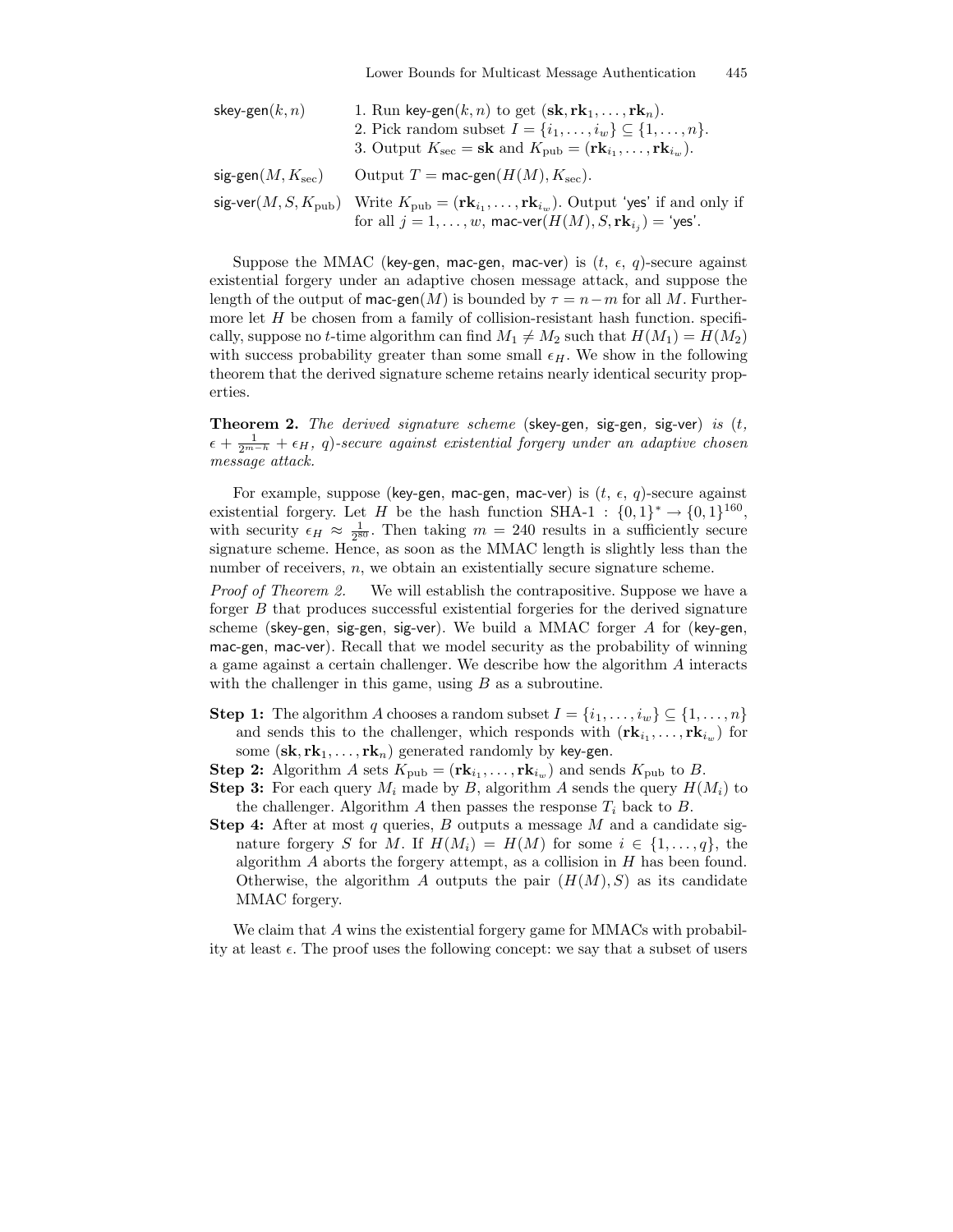$I' \subseteq \{1, \ldots, n\}$  is bad if there is some  $H_m \in \{0, 1\}^h$  and some tag  $T \in \{0, 1\}^{n-m}$ such that

$$
\forall i \in I' : \text{mac-ver}(H_m, T, \mathbf{rk}_i) = \text{'yes'}, \text{ and}
$$

$$
\forall j \notin I' : \text{mac-ver}(H_m, T, \mathbf{rk}_j) = \text{'no'}.
$$

That is,  $I'$  is bad when  $I'$  is precisely the subset of receiver keys for which some tag T verifies as a valid tag for some  $H_m$  in the range of the hash function  $H$ .

**Lemma 2.** When I is a random subset of  $\{1, \ldots, n\}$  we have that:

$$
\Pr[I \text{ is } bad] \le \frac{1}{2^{m-h}}.
$$

*Proof.* We use the bound of Lemma 1 on the probability that a pair  $(H_m, I')$  is bad, for any  $H_m \in \{0,1\}^h$ . We obtain the following:

$$
\Pr_{I \subseteq \{1,\ldots,n\}}[I \text{ is bad}] = \Pr_{I \subseteq \{1,\ldots,n\}}[\exists H_m \in \{0,1\}^h \text{ s.t. } (H_m, I) \text{ is bad}]
$$
  

$$
\leq \sum_{H_m \in \{0,1\}^h} \Pr_{I \subseteq \{1,\ldots,n\}}[(H_m, I) \text{ is bad}] \leq 2^h \left(\frac{1}{2^m}\right) = \frac{1}{2^{m-h}},
$$

 $\blacksquare$ 

as desired.

We can now complete the proof Theorem 2. Suppose there is a forger B for the derived signature scheme (skey-gen, sig-gen, sig-ver) that runs in time  $t$ , makes q queries, and produces a successful existential forgery with probability at least  $\epsilon + \frac{1}{2^{m-h}} + \epsilon_H$ . We claim algorithm A described above wins the existential forgery game for the MMAC (key-gen, mac-gen, mac-ver) with probability at least  $\epsilon$ .

We say the event  $A$  occurs when the set I chosen in Step 1 of algorithm  $A$ is **not** bad. We say the event  $\beta$  occurs when the algorithm  $\beta$  does **not** abort in Step 4. Finally, we say the event  $\mathcal C$  occurs when the algorithm  $B$  wins the existential forgery game by outputting a forgery  $S$  on  $M$  in the derived signature scheme. By assumption we know that  $Pr[\mathcal{C}] \geq \epsilon + \frac{1}{2^{m-h}} + \epsilon_H$ .

Now, when events  $A, B$ , and  $C$  hold, we deduce the following:

(1)  $\forall i \in I$ : mac-ver $(H(M), S, \mathbf{rk}_i) = \text{'yes' } (S \text{ is a signature forgery for } M),$ (2)  $\forall i \in I : H(M) \neq H(M_i)$  (A does not abort), (3)  $\exists j \notin I : \text{mac-ver}(H(M), S, \text{rk}_j) = \text{'yes' (by (1) and the fact that})$ I is not bad).

But the second and third conditions are precisely what is needed for A to win the existential forgery game against a MMAC. So, by Lemma 2 and the fact that  $H$  is collision-resistant:

$$
\Pr[A \text{ wins MMAC forgery game}] \ge \Pr[\mathcal{C} \land \mathcal{A} \land \mathcal{B}]
$$

$$
\ge \Pr[\mathcal{C}] - \Pr[\neg \mathcal{A}] - \Pr[\neg \mathcal{B}]
$$

$$
\ge \left(\epsilon + \frac{1}{2^{m-h}} + \epsilon_H\right) - \frac{1}{2^{m-h}} - \epsilon_H = \epsilon.
$$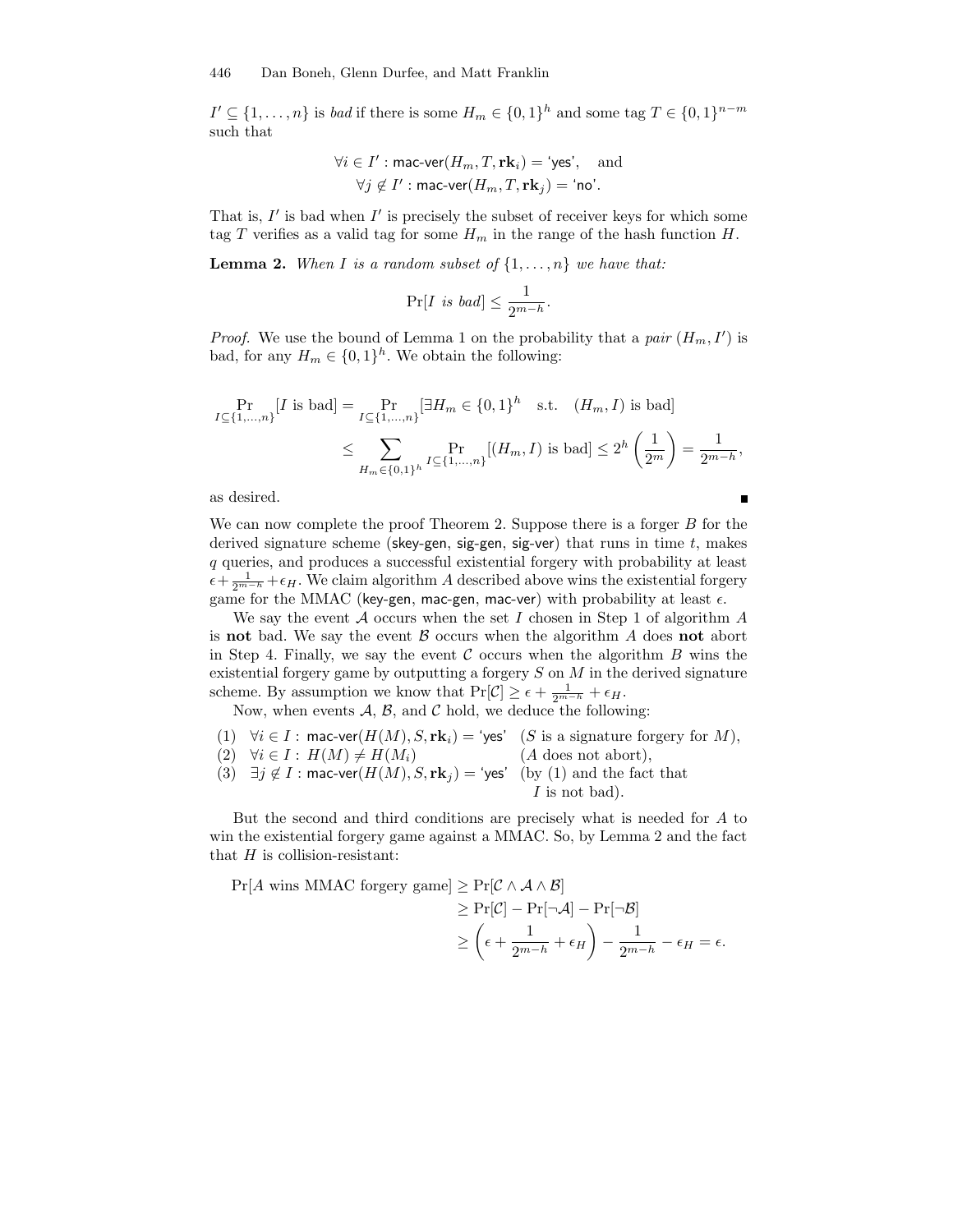This probability is taken over the random coin flips of the challenger and of the algorithms A and B. Thus, the theorem follows.

Note that the construction of the signature scheme above made use of a collision resistant hash function. The proof can be easily modified to only use one way universal hashing (OWUHF). Since OWUHF's can be constructed from one-way functions, there is no need to rely on collision resistance.

### 5 Coalitions of Limited Size

A MMAC (key-gen, mac-gen, mac-ver) is said to be  $(t, \epsilon, q, \kappa)$ -secure against selective forgery under an adaptive chosen message attack if every t-time probabilistic algorithm A wins the game in Section 2 (depicted in Fig. 1) with probability less than  $\epsilon$ , where the coalition I is subject to the constraint  $|I| \leq \kappa$ . Similarly,  $(t, \epsilon, q, \kappa)$ -security against existential forgery is defined as  $(t, \epsilon, q)$ security against existential forgery where the coalition size  $|I|$  is limited by  $\kappa$ . Note that for  $\kappa = n$ , these notions are exactly the same as those defined in Section 2; when  $\kappa < n$ , the security requirements are strictly weaker.

We show in this section that a  $(t, \epsilon, q, \kappa)$ -secure MMAC with output length less than

$$
\log_2 \sum_{i=0}^{\kappa} \binom{n}{i}
$$

gives rise to a signature scheme of nearly equivalent security.

Let (key-gen, mac-gen, mac-ver) be a MMAC that is  $(t, \epsilon, q, \kappa)$ -secure against selective forgery under an adaptive chosen message attack. Define the derived signature scheme (skey-gen, sig-gen, sig-ver) as in Section 3, with the modification that skey-gen $(s, n)$  picks a random subset  $I \subseteq \{1, \ldots, n\}$  subject to the constraint  $|I| \leq \kappa$ .

Suppose the length of the output of mac-gen $(M)$  is bounded by

$$
\tau := \left[\log \sum_{i=0}^{\kappa} \binom{n}{i}\right] - m
$$

for all  $M$ . Then we show:

**Theorem 3.** The derived signature scheme (skey-gen, sig-gen, sig-ver) is  $(t, \epsilon +$  $\frac{1}{2^m}$ , q)-secure against selective forgery under an adaptive chosen message attack.

The proof follows that of Theorem 1. Because of the restriction on the size of the coalition I, the following alternative to Lemma 1 is required.

**Lemma 3.** For any fixed message  $M$ ,

$$
\Pr[(M,I) \text{ is bad}] \le \frac{1}{2^m}.
$$

where the probability is over the choice of a random coalition  $I \subseteq \{1, \ldots, n\}$ satisfying  $|I| < \kappa$ .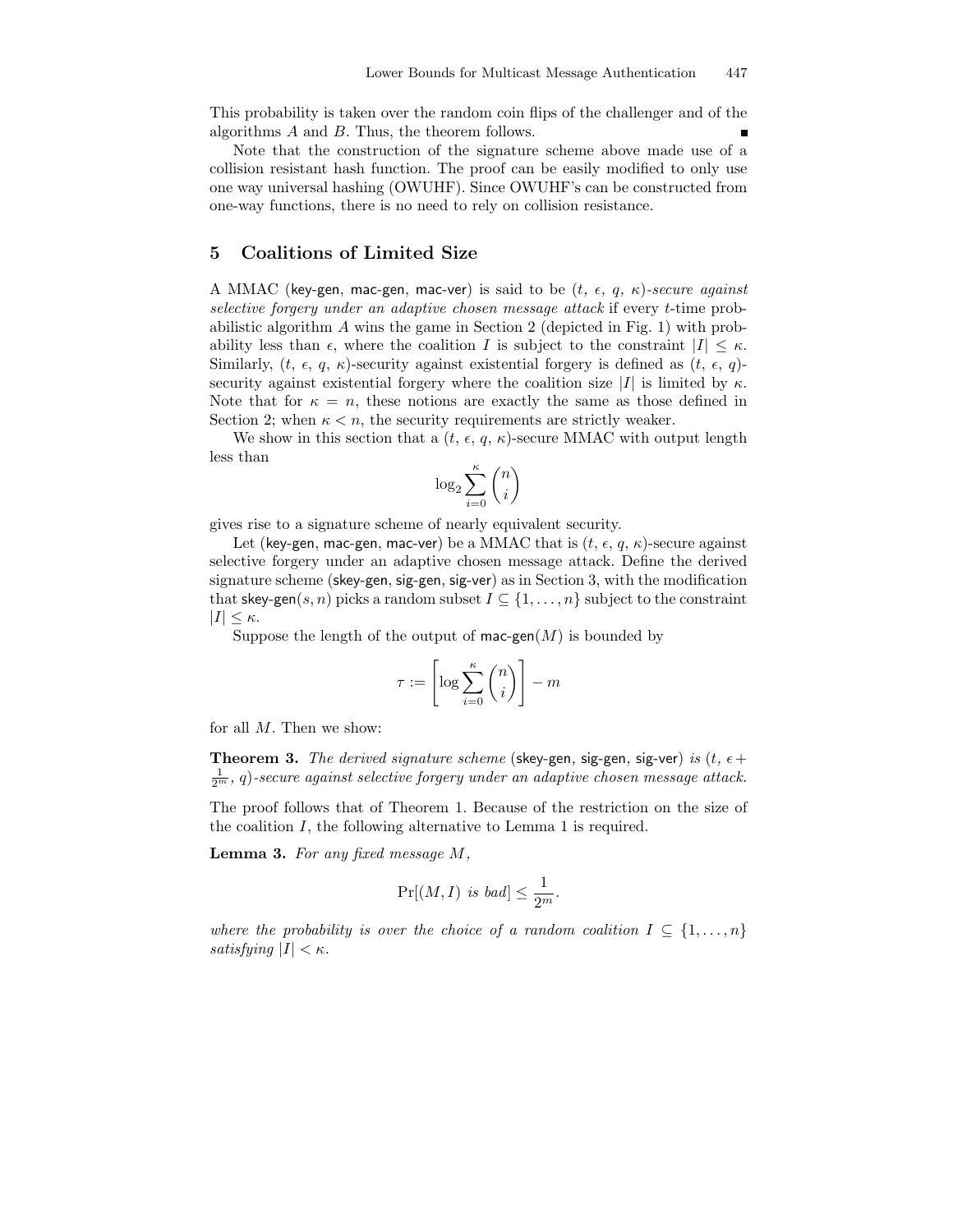*Proof.* For each tag  $T \in \{0,1\}^{\tau}$ , there is exactly one set  $I_T$  containing precisely those receivers i for which mac-ver $(M, T, r\mathbf{k}_i)$  = 'yes'. By definition, the pair  $(M, I_T)$  is bad. The collection

$$
\{(M,I_T) \mid T \in \{0,1\}^\tau\}
$$

completely describes all bad pairs containing  $M$  in the first coordinate. Since there are only  $2^{\tau}$  possible values for T, this set is of size at most

$$
2^{\tau} = 2^{-m} \sum_{i=0}^{\kappa} \binom{n}{i}.
$$

Since  $I$  is chosen independently of  $M$ , it follows that

$$
I \subseteq \{1, \ldots, n\} \left[ (M, I) \text{ is bad} \right] \le \frac{2^{-m} \sum_{i=0}^{\kappa} {n \choose i}}{\sum_{i=0}^{\kappa} {n \choose i}} = \frac{1}{2^m},
$$
  

$$
|I| \le \kappa
$$

establishing the lemma.

With this lemma in place, Theorem 3 follows just as Theorem 1.

An analogous theorem may be shown for security against existential forgery. Let (key-gen, mac-gen, mac-ver) be a MMAC that is  $(t, \epsilon, q, \kappa)$ -secure against existential forgery under an adaptive chosen message attack. Define the derived signature scheme (skey-gen, sig-gen, sig-ver) as in Section 3, with the modification that skey-gen $(k, n)$  picks a random subset  $I \subseteq \{1, \ldots, n\}$  subject to the constraint  $|I| \leq \kappa$ .

Suppose the MMAC (key-gen, mac-gen, mac-ver) is  $(t, \epsilon, q)$ -secure against existential forgery under an adaptive chosen message attack, and suppose the length of the output of mac-gen(M) is bounded by  $\tau = (\log \sum_{i=0}^{\kappa} {n \choose i}) - m$ for all  $M$ . Furthermore assume that  $H$  is a collision-resistant hash function with security parameter  $\epsilon_H$ . Then one can show

**Theorem 4.** The derived signature scheme (skey-gen, sig-gen, sig-ver) is  $(t, \epsilon +$  $\frac{1}{2^{m-h}}+\epsilon_H$ , q)-secure against selective forgery under an adaptive chosen message attack.

The proof is similar to the proof of Theorem 2 with the appropriate modification to Lemma 2.

### 6 Conclusions

We gave precise definitions for Multicast MACs (MMACs) secure against selective and existential forgeries. Our main results show that a short collusionresistant multicast MAC can be easily converted into a signature scheme. This shows a gap between the cryptographic resources needed for two party MACs (where signatures are not needed) and the resources needed for Multicast MACs.

 $\blacksquare$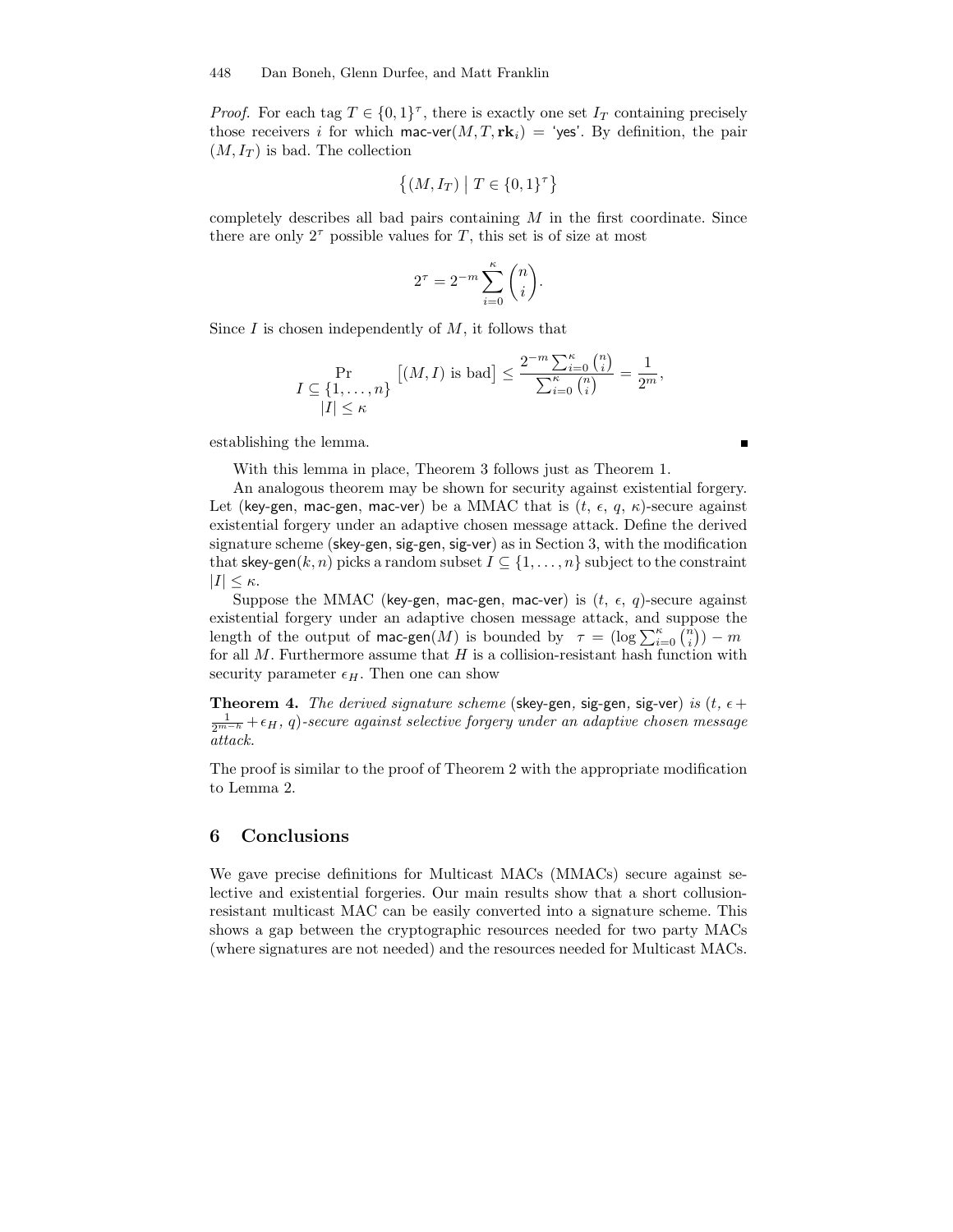Our bounds justify the recent effort into designing signature schemes for a multicast environment [5, 12, 10, 7, 12]. Such schemes require minimal buffering on the sender's side and resist packet loss. We also note the constructions of [10, 11] that provide a short MMAC without non-repudiation by using some weak timing assumptions.

For small values of  $\kappa$ , our lower bound for  $\kappa$ -secure MMACs asymptotically matches the upper bound construction of Canetti et al. [1]. Hence, the Canetti et al. construction has optimal length (up to a small constant factor) for a MMAC that is based purely on pseudorandom functions.

### References

- 1. R. Canetti, J. Garay, G. Itkis, D. Micciancio, M. Naor, and B. Pinkas, "Multicast Security: A taxonomy and some efficient constructions", in IEEE IN-FOCOM '99, vol. 2, pp. 708–716, 1999.
- 2. A. De Santis and M. Yung, "On the design of provably-secure cryptographic hash functions", in Proc. of Eurocrypt '90, LNCS 473, pp. 412–431, 1990.
- 3. Y. Desmedt, Y. Frankel, and M. Yung, "Multi-receiver/Multi-sender network security: efficient authenticated multicast/feedback", in IEEE INFOCOM '92, pp. 2045–2054, 1992.
- 4. F. Fujii, W. Kachen, and K. Kurosawa, "Combinatorial bounds and design of broadcast authentication", in IEICE Trans., vol. E79-A, no. 4, pp. 502–506, 1996.
- 5. R. Gennaro and P. Rohatgi, "How to sign digital streams", in Proc. of Crypto '97, 1997.
- 6. S. Goldwasser, S. Micali, and R. Rivest, "A digital signature scheme secure against adaptive chosen-message attacks", SIAM Journal of Computing, vol. 17, pp. 281–308, 1988.
- 7. P. Golle, N. Modadugo, "Streamed authentication in the presence of random packet loss", in Proc. of 8th Annual Internet Society Symposium on Network and Distributed System Security (NDSS '01), San Diego, 2001.
- 8. K. Kurosawa, S. Obana, "Characterization of  $(k, n)$  multi-receiver authentication", in Information Security and Privacy, ACISP '97, LNCS 1270, pp. 205– 215, 1997.
- 9. M. Naor and M. Yung, "Universal one-way hash functions and their cryptographic applications", in Proc. of 21st Annual ACM Symposium on Theory of Computing, pp. 33–43, 1989.
- 10. A. Perrig, R. Canetti, D. Tygar, D. Song, "Efficient Authentication and Signature of Multicast Streams over Lossy Channels", in Proc. of 2000 IEEE Symposium on Security and Privacy, Oakland, 2000.
- 11. A. Perrig, R. Canetti, D. Song, D. Tygar, "Efficient and Secure Source Authentication for Multicast", in Proc. of 8th Annual Internet Society Symposium on Network and Distributed System Security (NDSS '01), San Diego, 2001.
- 12. P. Rohatgi, "A compact and fast hybrid signature scheme for multicast packet authentication", in Proc. of 6th ACM conference on Computer and Communication Security, 1999.
- 13. J. Rompel, "One-way functions are necessary and sufficient for secure signatures", in Proc. of 22nd Annual ACM Symposium on Theory of Computing, pp. 387–394, 1990.